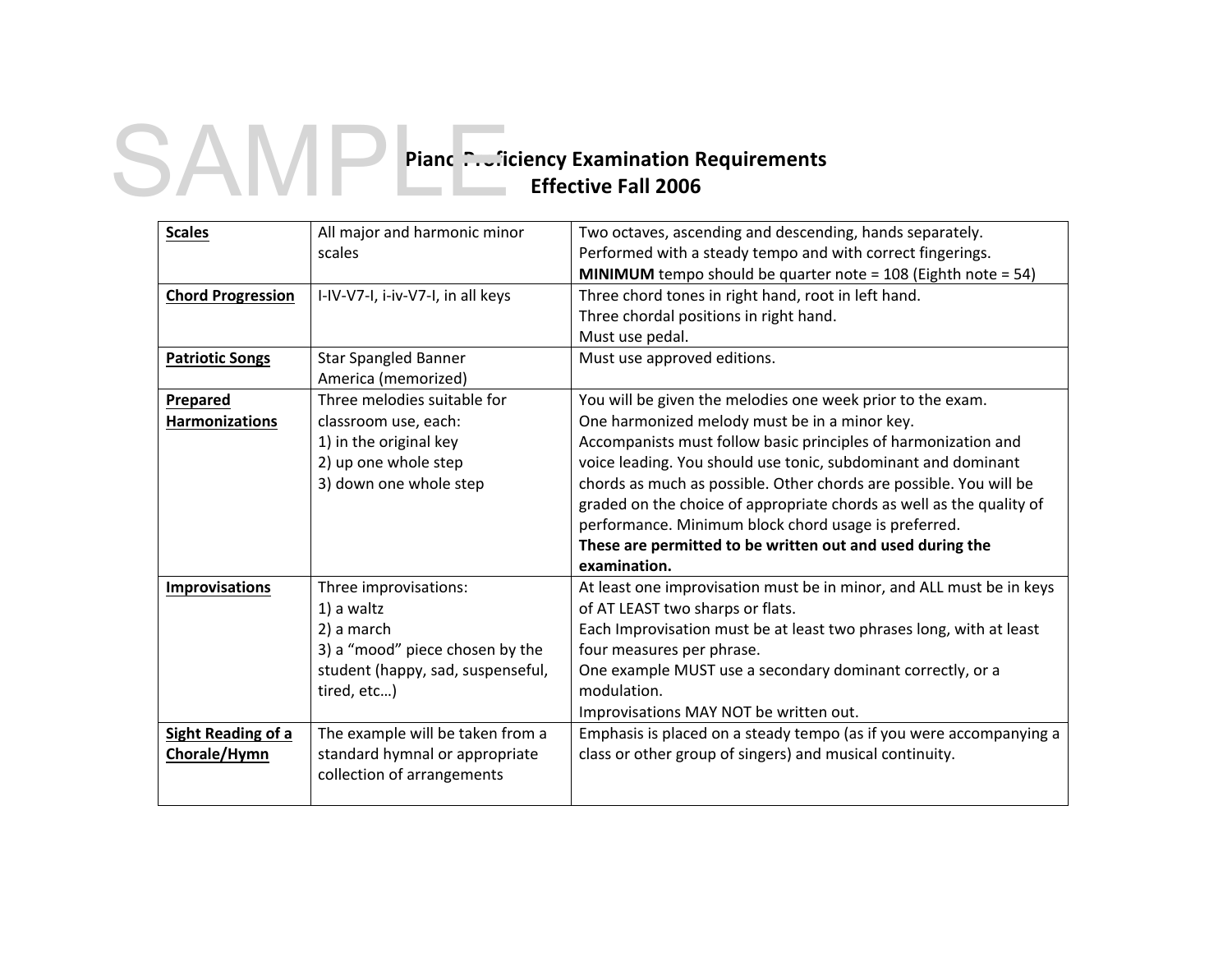| <b>Transposition</b>     | Transpose on sight a simple                    | Emphasis is placed on steady tempo as well as the accuracy of pitches |  |  |
|--------------------------|------------------------------------------------|-----------------------------------------------------------------------|--|--|
|                          | melody. The transpositions will                | and rhythms                                                           |  |  |
|                          | include:                                       |                                                                       |  |  |
|                          | 1) Up one whole step<br>2) Down one whole step |                                                                       |  |  |
|                          |                                                |                                                                       |  |  |
|                          | 3) Down a major sixth                          |                                                                       |  |  |
| 4) Down a perfect fifth. |                                                |                                                                       |  |  |
| <b>Prepared Solo</b>     | A solo piano piece at the late                 | Must be approved in advance of the exam.                              |  |  |
|                          | beginning or early intermediate                | Emphasis is placed on overall musicality.                             |  |  |
|                          | level                                          | (Keyboard majors are exempted from this requirement)                  |  |  |

#### **Class Piano Requirements/Piano Proficiency**

All music majors (with the exception of piano majors) are required to enroll in Class Piano (Music 131/132 and Music 231/232) to prepare them to pass the Piano Proficiency Examination. This examination is usually taken at the end of the fourth semester, but may be delayed until the student feels they are sufficiently prepared. If the exam is delayed the student must continue to be enrolled in the appropriate piano course. (Music 231/232).

Once the student passes the exam, they are no longer required to take class piano. Students who achieve a "partial pass" on the exam are required to enroll in Music 225: Piano Proficiency to continue working on those components of the exam that they did not pass. They must continue to enroll in Music 225: Piano Proficiency until they pass all components of the exam.

Students who have partial passes will be left on the books for a maximum of 3 years from the time they initially were given the partial pass. Once that time expires, they will have to retake the entire exam.

Students who do not successfully complete Music 131/132/231/232 will enroll in a "XXX-40" section the following term and then re-enroll in the courses they did not complete the following semester. The "XXX-40" sections do not count as an official enrollment for the course.

BME majors must pass the proficiency exam before they are allowed to student teach. BM majors must pass the exam before they are allowed to give their Senior Recital.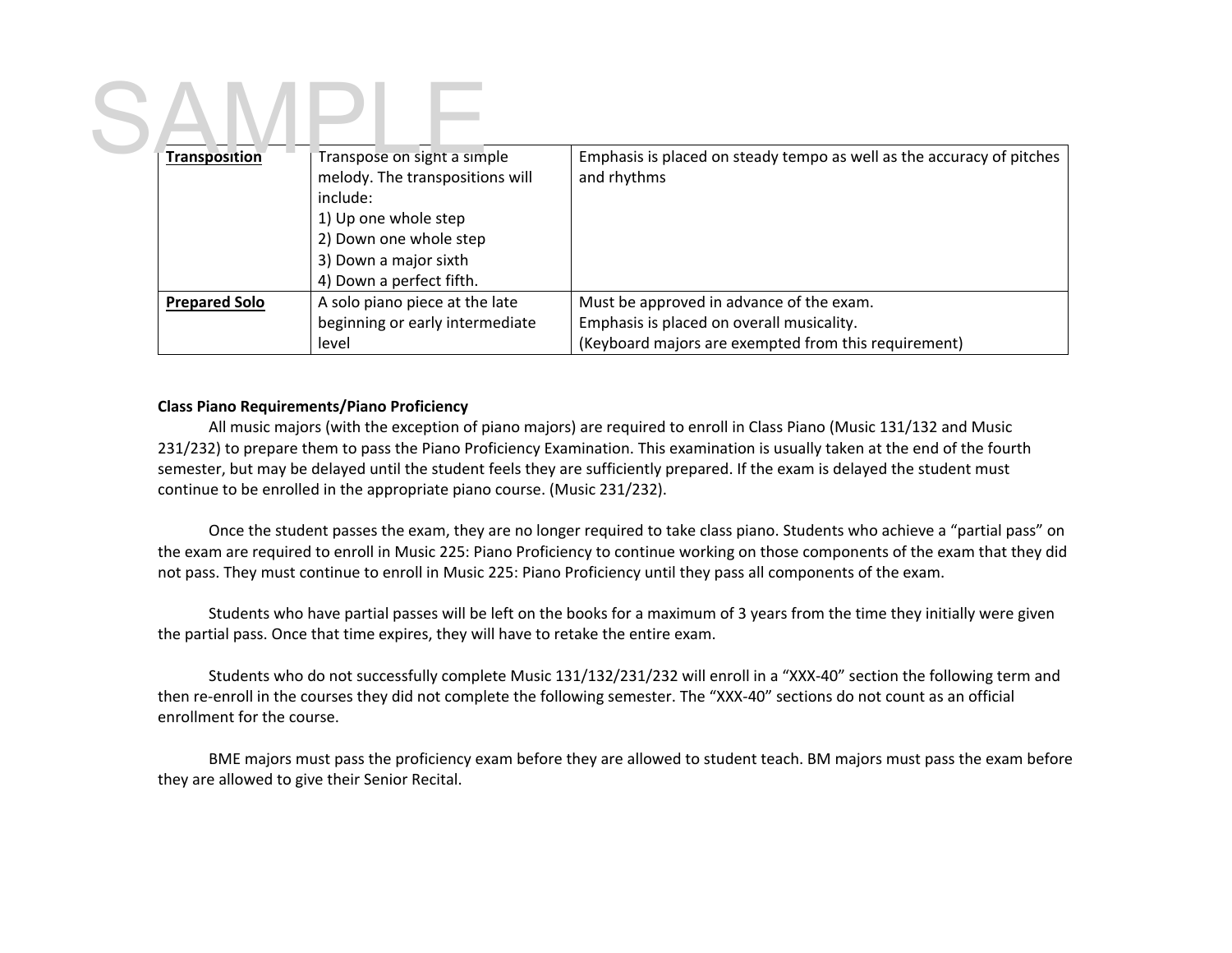### Harmonic Scale Traditional Fingering Chart (Two Octaves) SAMPLE

| <b>Key</b>  |           | <b>Fingering</b> | <b>Key</b>   | <b>Fingering</b> |                  |  |
|-------------|-----------|------------------|--------------|------------------|------------------|--|
| a           | <b>RH</b> | 1231234 12312345 | d            | <b>RH</b>        | 1231234 12312345 |  |
|             | <b>LH</b> | 5432132 14321321 |              | <b>LH</b>        | 5432132 14321321 |  |
| e           | <b>RH</b> | 1231234 12312345 | g            | <b>RH</b>        | 1231234 12312345 |  |
|             | LH        | 5432132 14321321 |              | LH               | 5432132 14321321 |  |
| $\mathsf b$ | <b>RH</b> | 1231234 12312345 | $\mathsf{C}$ | <b>RH</b>        | 1231234 12312345 |  |
|             | <b>LH</b> | 4321432 13214321 |              | <b>LH</b>        | 5432132 14321321 |  |
| f#          | <b>RH</b> | 3412312 34123123 | f            | <b>RH</b>        | 1234123 12341234 |  |
|             | LH        | 4321321 43213214 |              | LH               | 5432132 14321321 |  |
| c#          | <b>RH</b> | 3412312 34123123 | bb           | <b>RH</b>        | 4123123 41231234 |  |
|             | LH        | 3214321 32143213 | (a sharp)    | <b>LH</b>        | 2132143 21321432 |  |
| g#          | <b>RH</b> | 3412312 34123123 |              |                  |                  |  |
| (a flat)    | <b>LH</b> | 3214321 32143213 |              |                  |                  |  |
| d#          | <b>RH</b> | 3123412 31234123 |              |                  |                  |  |
| (e flat)    |           | 2143212 21432132 |              |                  |                  |  |
|             |           |                  |              |                  |                  |  |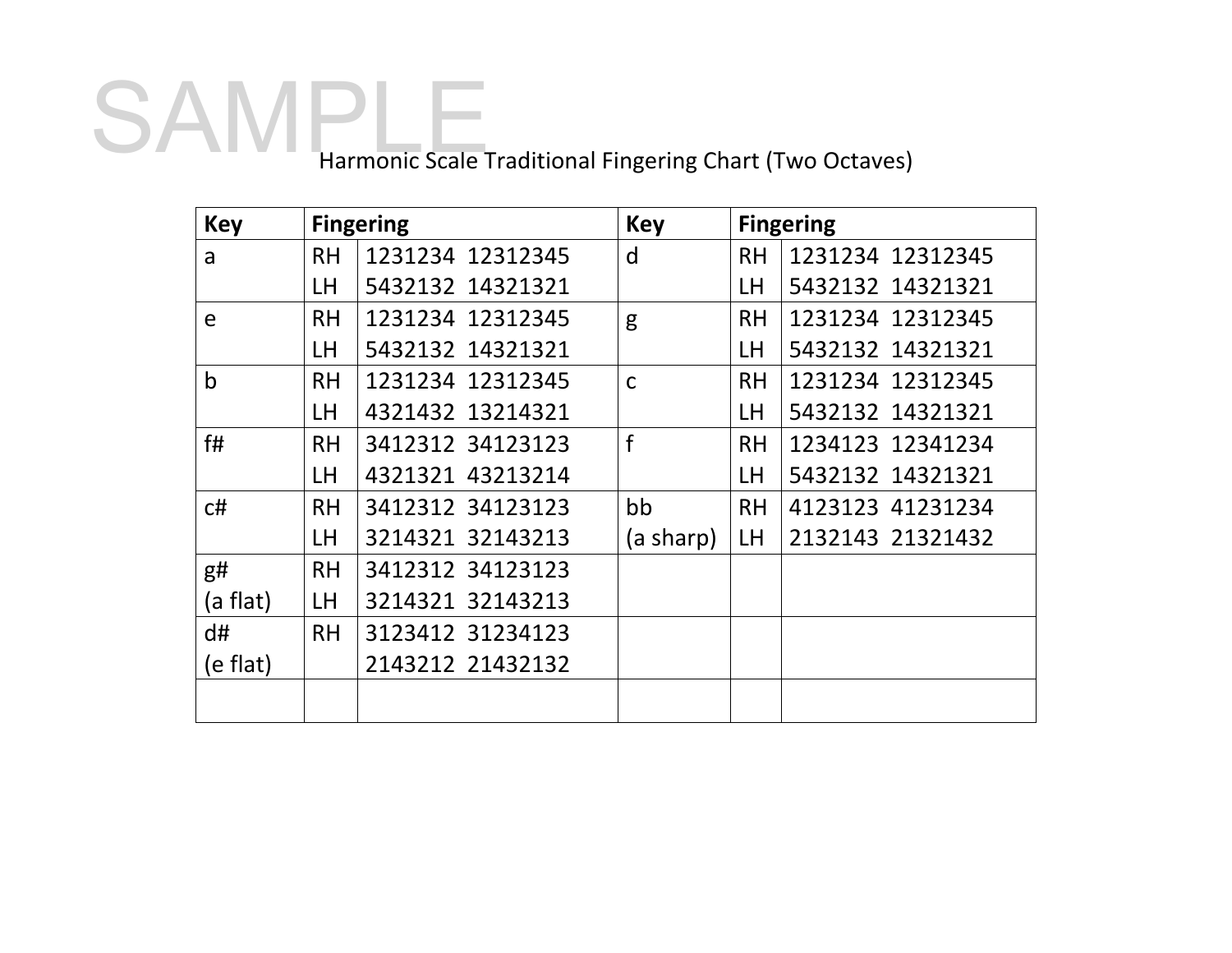





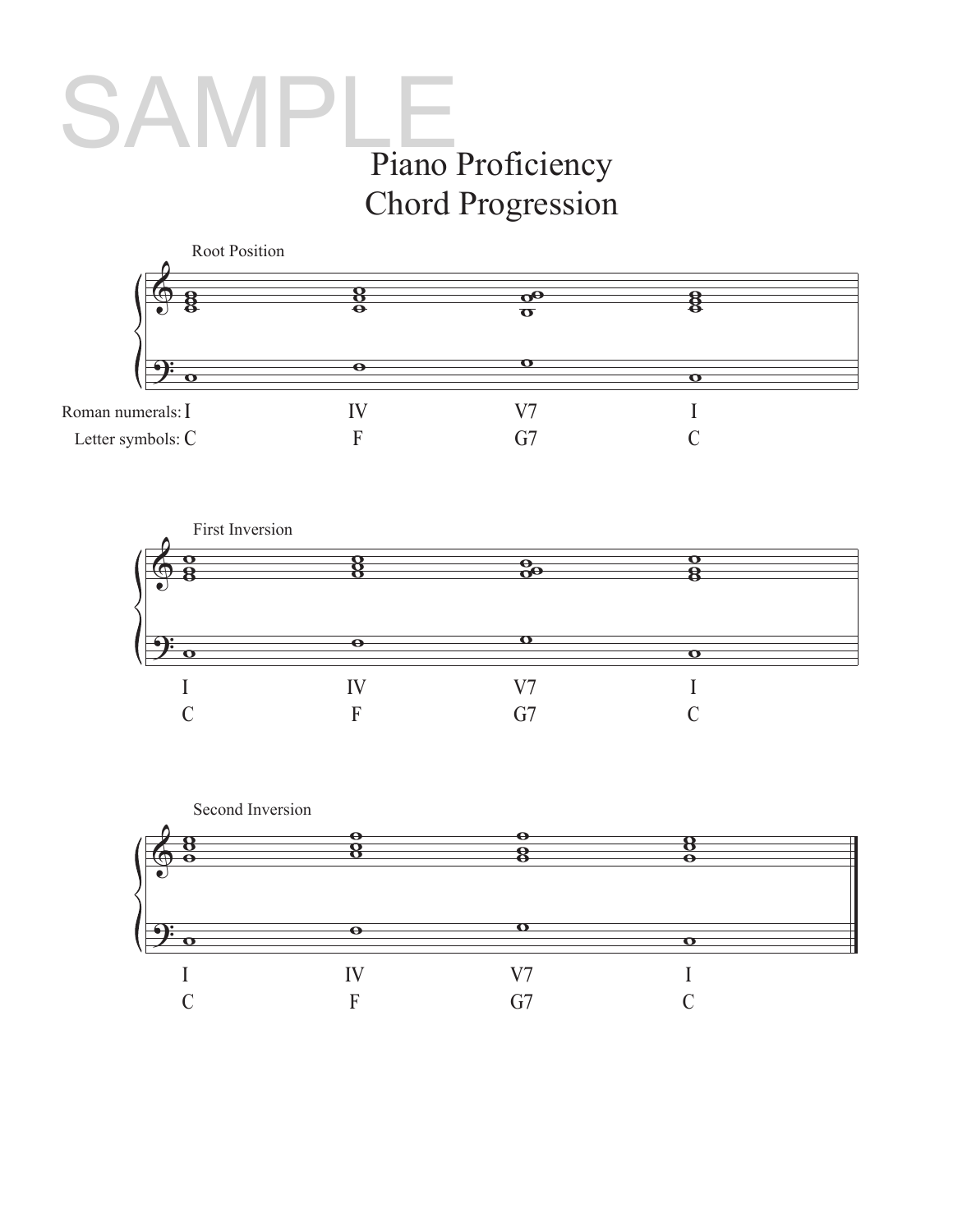Patriotic Songs America





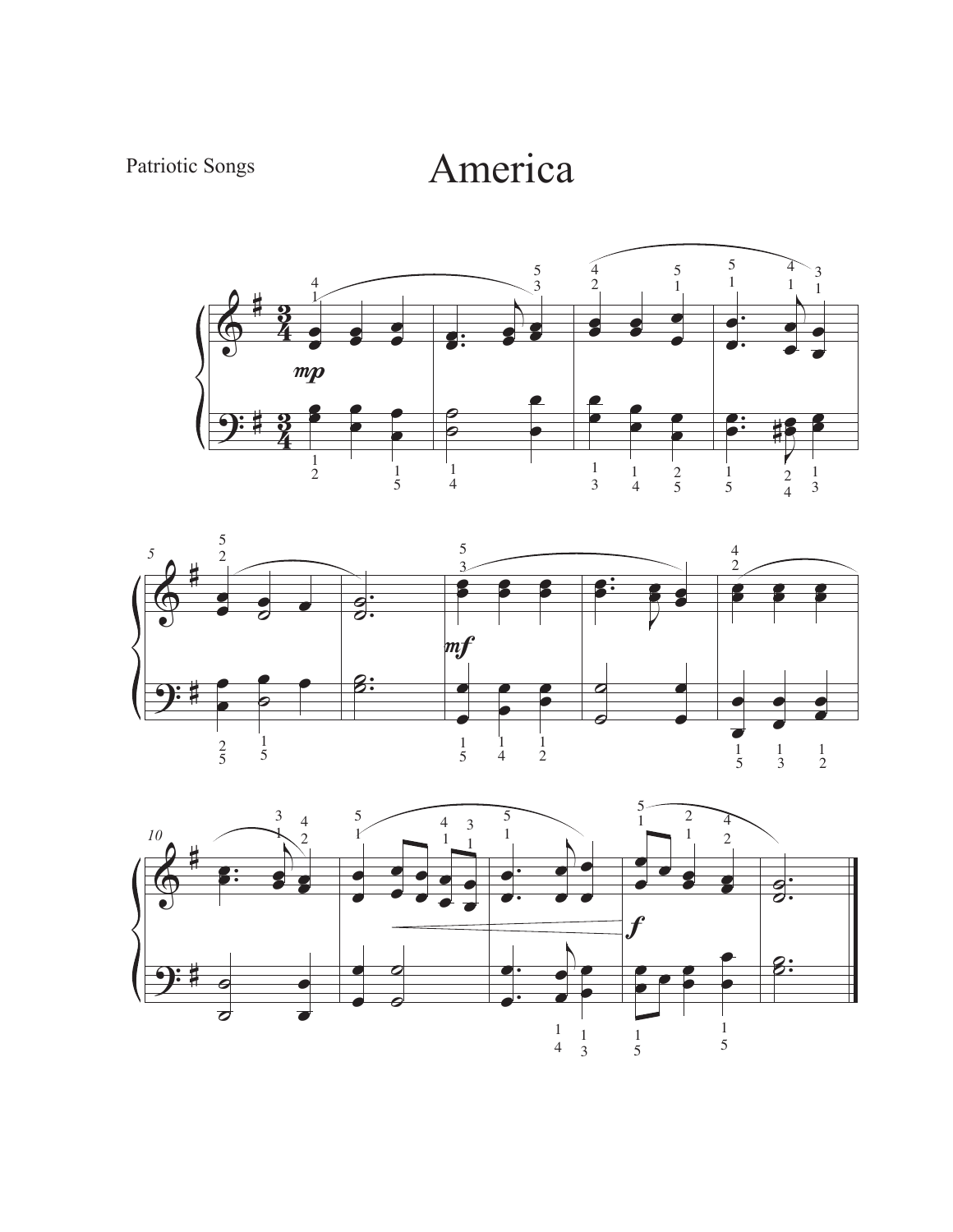Patriotic Songs

Star Spangled Banner







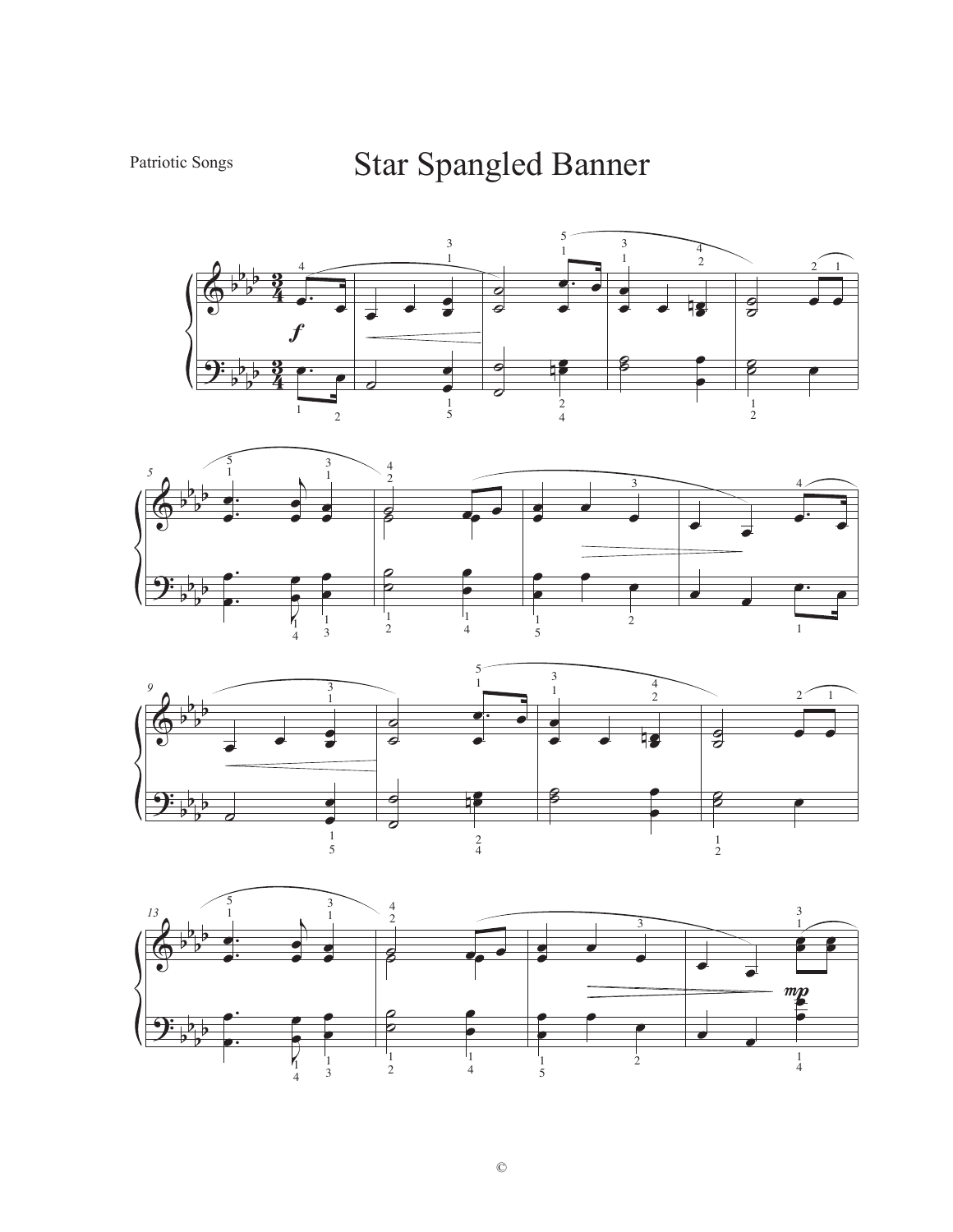2 Star Spangled Banner







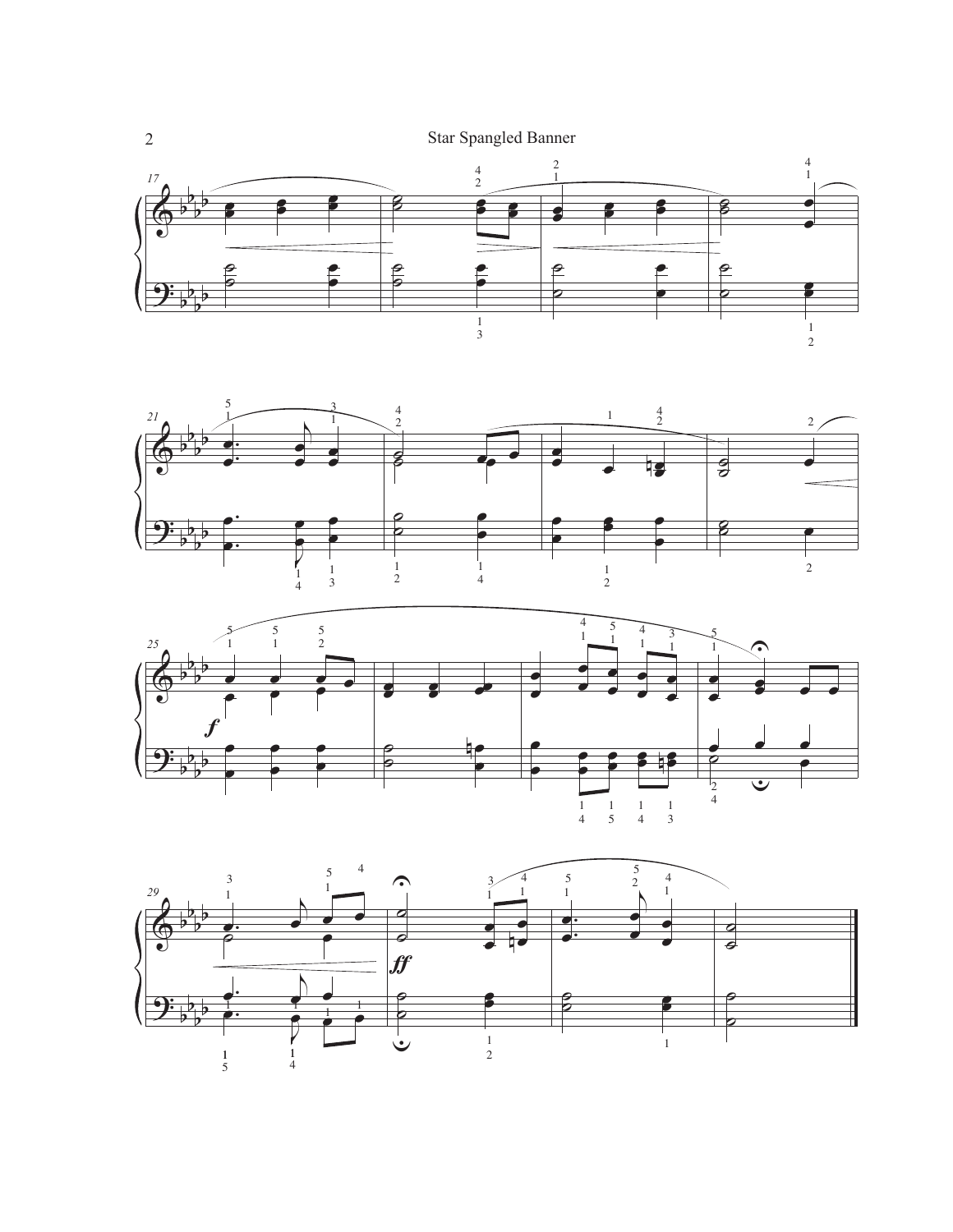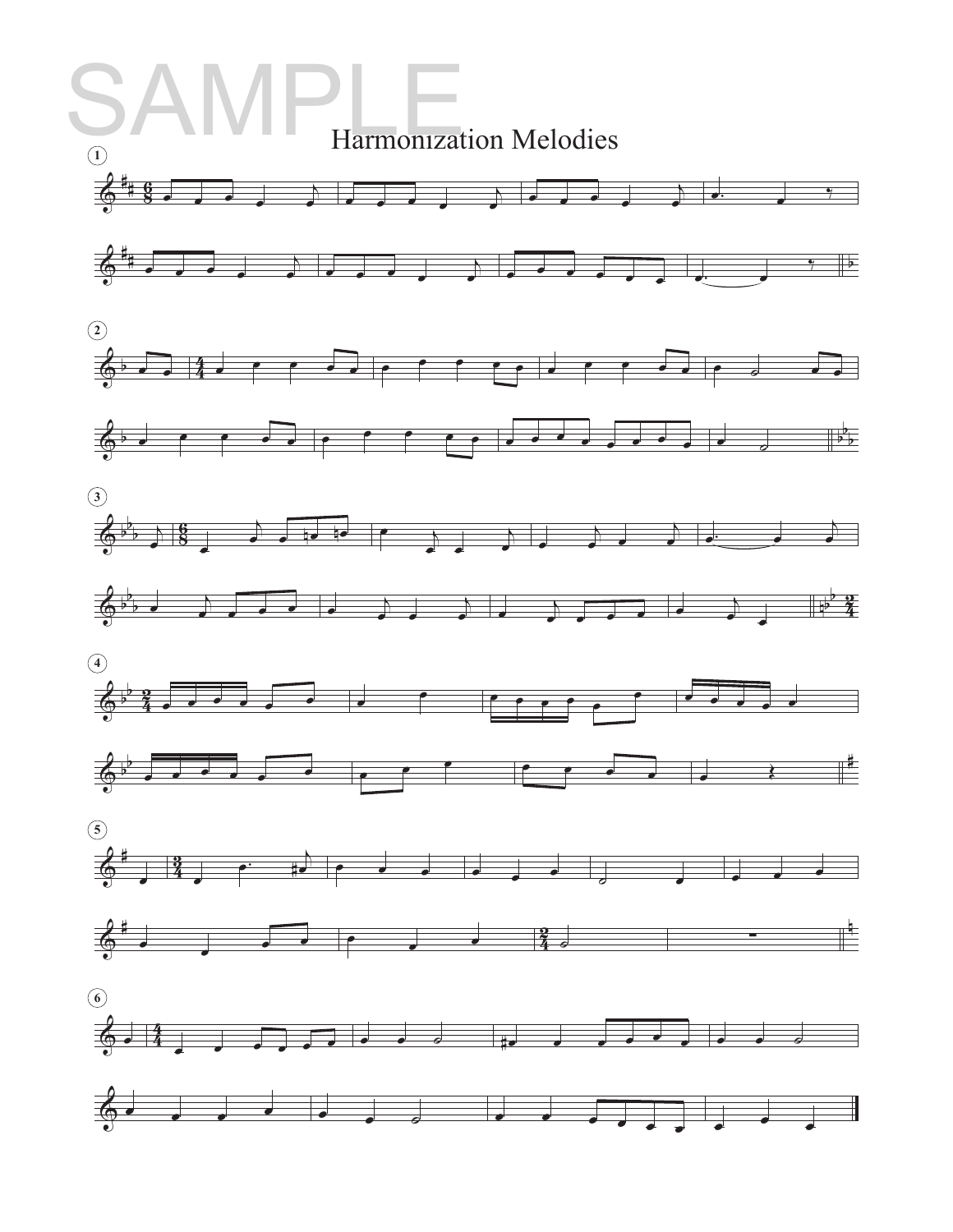## Sight Reading Example SAMPLE

#### Thy Works, How Beauteous

Oliver